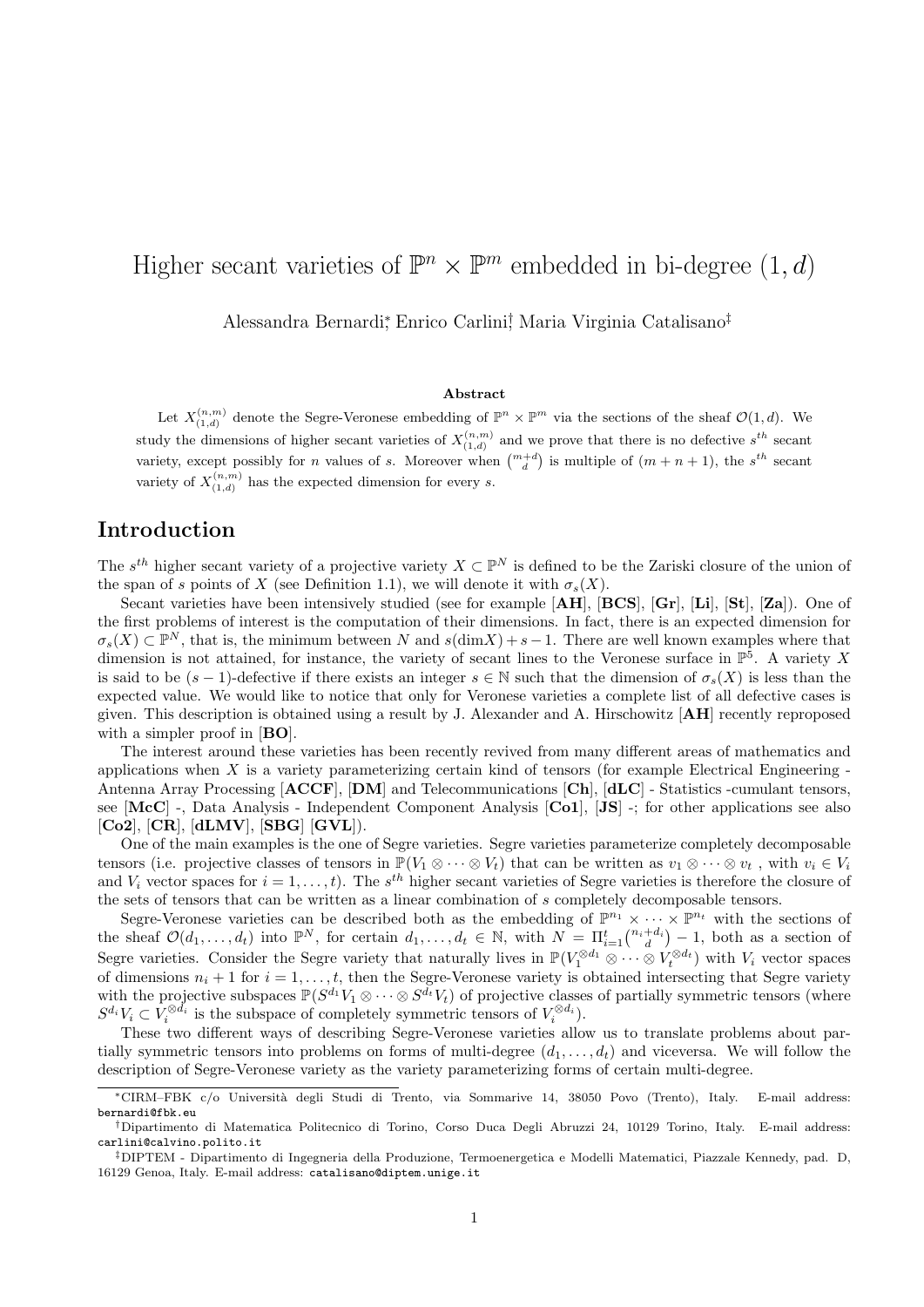In this paper we will describe the  $s^{th}$  higher secant varieties of the embedding of  $\mathbb{P}^n \times \mathbb{P}^m$  into  $\mathbb{P}^N$  ( $N =$  $(n+1)\binom{m+d}{d}-1$ , by the sections of the sheaf  $\mathcal{O}(1,d)$ , for almost all  $s \in \mathbb{N}$  (see Theorem 2.3).

The higher secant varieties of the Segre embedding of  $\mathbb{P}^n \times \mathbb{P}^m$  are well known as they parameterize matrices of bounded rank (e.g., see  $[Hr]$ ).

One of the first instance of the study of the two factors Segre-Veronese varieties is the one of  $\mathbb{P}^1 \times \mathbb{P}^2$  embedded in bi-degree  $(1, 3)$  and appears in a paper by London [Lo], for a more recent approach see [DF] and [CaCh]. A first generalization for  $\mathbb{P}^1 \times \mathbb{P}^2$  embedded in bi-degree  $(1, d)$  is treated in  $[D\mathbf{F}]$ . The general case for  $\mathbb{P}^1 \times \mathbb{P}^2$ embedded in any bi-degree  $(d_1, d_2)$  is done in [BD]. In [ChCi] the case  $\mathbb{P}^1 \times \mathbb{P}^n$  embedded i bi-degree  $(d, 1)$  is treated.

In [CaCh] one can find the defective cases  $\mathbb{P}^2 \times \mathbb{P}^3$  embedded in bi-degree  $(1, 2)$ ,  $\mathbb{P}^3 \times \mathbb{P}^4$  embedded in bi-degree  $(1, 2)$  and  $\mathbb{P}^2 \times \mathbb{P}^5$  embedded in bi-degree  $(1, 2)$ .

The paper [CGG] studies also the cases  $\mathbb{P}^n \times \mathbb{P}^m$  with bi-degree  $(n+1,1)$ ;  $\mathbb{P}^1 \times \mathbb{P}^1$  with bi-degree  $(d_1, d_2)$ and  $\mathbb{P}^2 \times \mathbb{P}^2$  with bi-degree  $(2, 2)$ . In  $[{\bf Ab}]$  the cases  $\mathbb{P}^1 \times \mathbb{P}^m$  in bi-degree  $(2d+1, 2)$ ,  $\mathbb{P}^1 \times \mathbb{P}^m$  in bi-degree  $(2d, 2)$ , and  $\mathbb{P}^1 \times \mathbb{P}^m$  in bi-degree  $(d,3)$  can be found. A recent result on  $\mathbb{P}^n \times \mathbb{P}^m$  in bi-degree  $(1,2)$  is in  $[AB]$ , where the authors prove the existence of two functions  $\underline{s}(n,m)$  and  $\overline{s}(n,m)$  such that  $\sigma_s(X_{(1,2)}^{(n,m)})$  has the expected dimension for  $s \leq \underline{s}(n,m)$  and for  $s \geq \overline{s}(n,m)$ . In the same paper it is also shown that  $X_{(1,2)}^{(1,m)}$  is never defective and all the defective cases for  $X_{(1,2)}^{(2,m)}$  are described.

The varieties  $\mathbb{P}^n \times \mathbb{P}^m$  embedded in bi-degree  $(1, d)$  are related to the study of Grassmann defectivity ([DF]). More precisely, one can consider the Veronese variety X obtained by embedding  $\mathbb{P}^m$  in  $\mathbb{P}^N$  using the d-uple Veronese embedding  $(N = \binom{m+d}{d})$ . Then consider, in  $\mathbb{G}(n, N)$ , the  $(n, s - 1)$ -Grassmann secant variety of X, that is, the closure of the set of  $n$ -dimensional linear spaces contained in the linear span of  $s$  linearly independent points of X. The variety X is said to be  $(n, s - 1)$ -Grassmann defective if the  $(n, s - 1)$ -Grassmann secant variety of X has not the expected dimension. It is shown in  $[DF]$ , following Terracini's ideas in  $[Te1]$ , that X is  $(n, s-1)$ -Grassmann defective if and only if the  $s^{th}$  higher secant varieties of the embedding of  $\mathbb{P}^n \times \mathbb{P}^m$  into  $\mathbb{P}^N(N=(n+1)\binom{m+d}{d}-1$ , by the sections of the sheaf  $\mathcal{O}(1,d)$ , is  $(s-1)$ -defective. Hence, the result proved in this paper gives information about the Grasmann defectivity of Veronese varieties (see Remark 2.5).

The main result of this paper is Theorem 2.1 where we prove the regularity of the Hilbert function of a subscheme of  $\mathbb{P}^{n+m}$  made of a *d*-uple  $\mathbb{P}^{n-1}$ , *t* projective subspaces of dimension *n* containing it, a simple  $\mathbb{P}^{m-1}$ and a number of double points that is an integer multiple of  $n-1$ . This theorem, together with Theorem 1.1 in [CGG] (see Theorem 1.4 in this paper), gives immediately the regularity of the higher secant varieties of the Segre-Veronese variety that we are looking for.

More precisely, we consider (see Section 2) the case of  $\mathbb{P}^n \times \mathbb{P}^m$  embedded in bi-degree  $(1, d)$  for  $d \geq 3$ . We prove (see Theorem 2.3) that the  $s^{th}$  higher secant variety of such Segre-Veronese varieties have the expected dimensions for  $s \leq s_1$  and for  $s \geq s_2$ , where

$$
s_1 = \max \left\{ s \in \mathbb{N} \mid s \text{ is a multiple of } (n+1) \text{ and } s \le \left\lfloor \frac{(n+1)\binom{m+d}{d}}{m+n+1} \right\rfloor \right\},
$$
  

$$
s_2 = \min \left\{ s \in \mathbb{N} \mid s \text{ is a multiple of } (n+1) \text{ and } s \ge \left\lceil \frac{(n+1)\binom{m+d}{d}}{m+n+1} \right\rceil \right\}.
$$

#### 1 Preliminaries and Notation

We will always work with projective spaces defined over an algebraically closed field  $K$  of characteristic 0. Let us recall the notion of higher secant varieties and some classical results which we will often use. For definitions and proofs we refer the reader to [CGG] .

**Definition 1.1.** Let  $X \subset \mathbb{P}^N$  be a projective variety. We define the s<sup>th</sup> higher secant variety of X, denoted by  $\sigma_s(X)$ , as the Zariski closure of the union of all linear spaces spanned by s points of X, i.e.:

$$
\sigma_s(X) := \overline{\bigcup_{P_1,\ldots,P_s \in X} \langle P_1,\ldots,P_s \rangle} \subset \mathbb{P}^N.
$$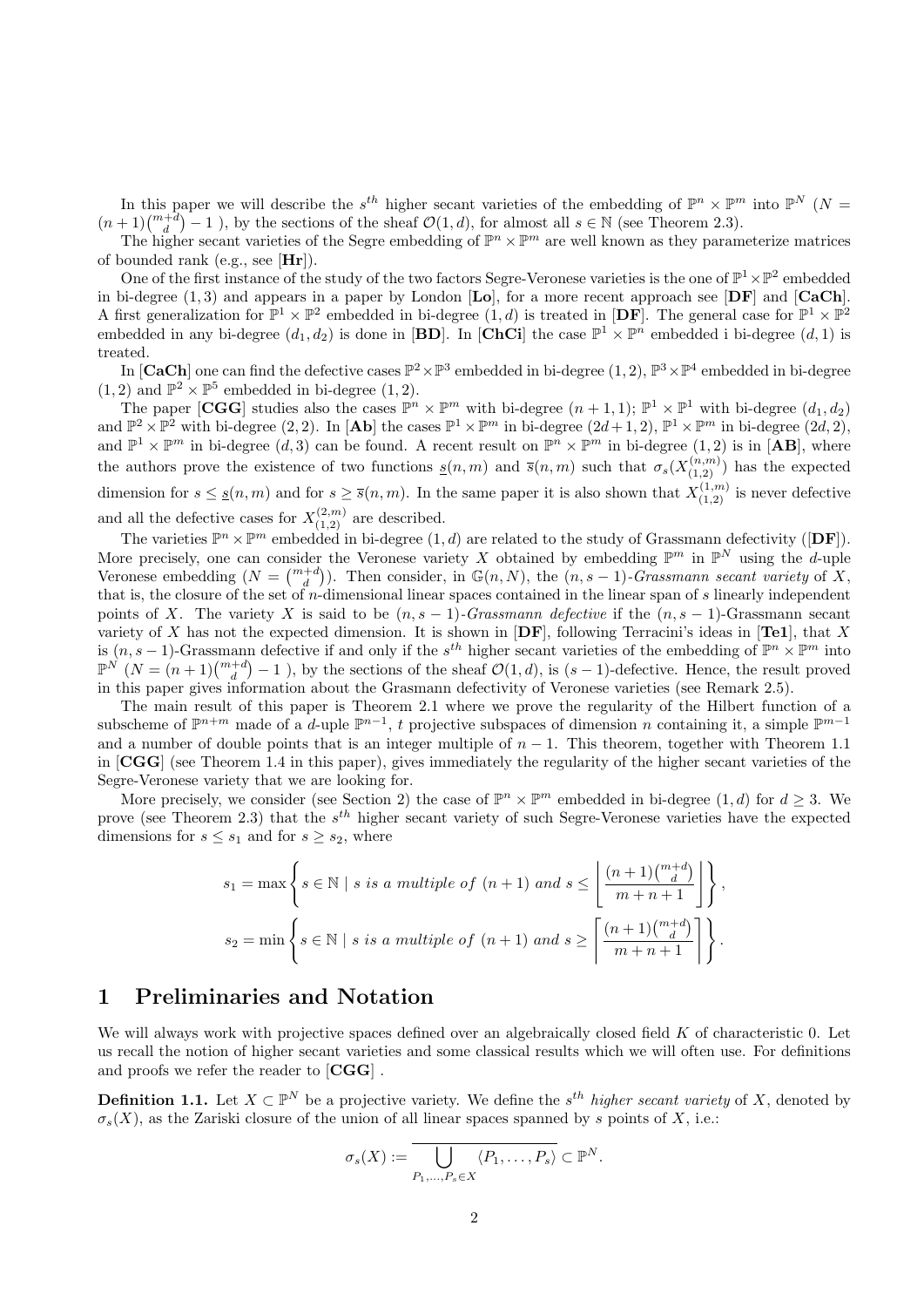When  $\sigma_s(X)$  does not have the expected dimension, that is min{N, s(dim X + 1) – 1}, X is said to be  $(s - 1)$ -defective, and the positive integer

$$
\delta_{s-1}(X) = \min\{N, s(\dim X + 1) - 1\} - \dim \sigma_s(X)
$$

is called the  $(s-1)$ -defect of X.

The basic tool to compute the dimension of  $\sigma_s(X)$  is Terracini's Lemma ([Te]):

**Lemma 1.2 (Terracini's Lemma).** Let X be an irreducible variety in  $\mathbb{P}^N$ , and let  $P_1, \ldots, P_s$  be s generic points on X. Then, the tangent space to  $\sigma_s(X)$  at a generic point in  $\langle P_1,\ldots,P_s\rangle$  is the linear span in  $\mathbb{P}^N$  of the tangent spaces  $T_{X,P_i}$  to X at  $P_i$ ,  $i = 1, \ldots, s$ , hence

$$
\dim \sigma_s(X) = \dim \langle T_{X,P_1}, \ldots, T_{X,P_s} \rangle.
$$

A consequence of Terracini's Lemma is the following corollary (see [CGG, Section 1] or [AB, Section 2] for a proof of it).

**Corollary 1.3.** Let  $X_{(1,d)}^{(n,m)} \subset \mathbb{P}^N$  be the Segre-Veronese variety image of the embedding of  $\mathbb{P}^n \times \mathbb{P}^m$  by the sections of the sheaf  $\mathcal{O}(1,d)$  into  $\mathbb{P}^N$ , with  $N = (n+1)\binom{m+d}{d} - 1$ . Then

$$
\dim \sigma_s\left(X_{(1,d)}^{(n,m)}\right) = N - \dim(I_Z)_{(1,d)} = H(Z,(1,d)) - 1,
$$

where  $Z \subset \mathbb{P}^n \times \mathbb{P}^m$  is a set of s generic double points,  $I_Z$  is the multihomogeneous ideal of Z in R =  $K[x_0,\ldots,x_n,y_0,\ldots,y_m]$ , the multigraded coordinate ring of  $\mathbb{P}^n\times\mathbb{P}^m$ , and  $H(Z,(1,d))$  is the multigraded Hilbert function of Z.

Now we recall the fundamental tool which allows us to convert certain questions about ideals of varieties in multiprojective space to questions about ideals in standard polynomial rings (for a more general statement see  $[CGG, Theorem 1.1]$ .

**Theorem 1.4.** Let  $X_{(1,d)}^{(n,m)} \subset \mathbb{P}^N$  and  $Z \subset \mathbb{P}^n \times \mathbb{P}^m$  as in Corollary 1.3. Let  $H_1, H_2 \subset \mathbb{P}^{n+m}$  be generic projective linear spaces of dimensions  $n-1$  and  $m-1$ , respectively, and let  $P_1,\ldots,P_s\in\mathbb{P}^{n+m}$  be generic points. Denote by

$$
dH_1 + H_2 + 2P_1 + \dots + 2P_s \subset \mathbb{P}^{n+m}
$$

the scheme defined by the ideal sheaf  $\mathcal{I}_{H_1}^d \cap \mathcal{I}_{H_2} \cap \mathcal{I}_{P_1}^2 \cap \cdots \cap \mathcal{I}_{P_s}^2 \subset \mathcal{O}_{P^{n+m}}$ . Then

 $\dim(I_Z)_{(1,d)} = \dim(I_{dH_1+H_2+2P_1+\cdots+2P_s})_{d+1}$ 

hence

$$
\dim \sigma_s \left( X^{(n,m)}_{(1,d)} \right) = N - \dim (I_{dH_1 + H_2 + 2P_1 + \dots + 2P_s})_{d+1}.
$$

Since we will make use of Castelnuovo's inequality several times, we recall it here (for notation and proof we refer to  $[**AH2**],$  Section 2).

**Lemma 1.5 (Castelnuovo's inequality).** Let  $H \subset \mathbb{P}^N$  be a hyperplane, and let  $X \subset \mathbb{P}^N$  be a scheme. We denote by  $Res_H X$  the scheme defined by the ideal  $(I_X : I_H)$  and we call it the residual scheme of X with respect to H, while the scheme  $Tr_H X \subset H$  is the schematic intersection  $X \cap H$ , called the trace of X on H. Then

$$
\dim(I_{X,\mathbb{P}^N})_t \le \dim(I_{Res_H X,\mathbb{P}^N})_{t-1} + \dim(I_{Tr_H X,H})_t.
$$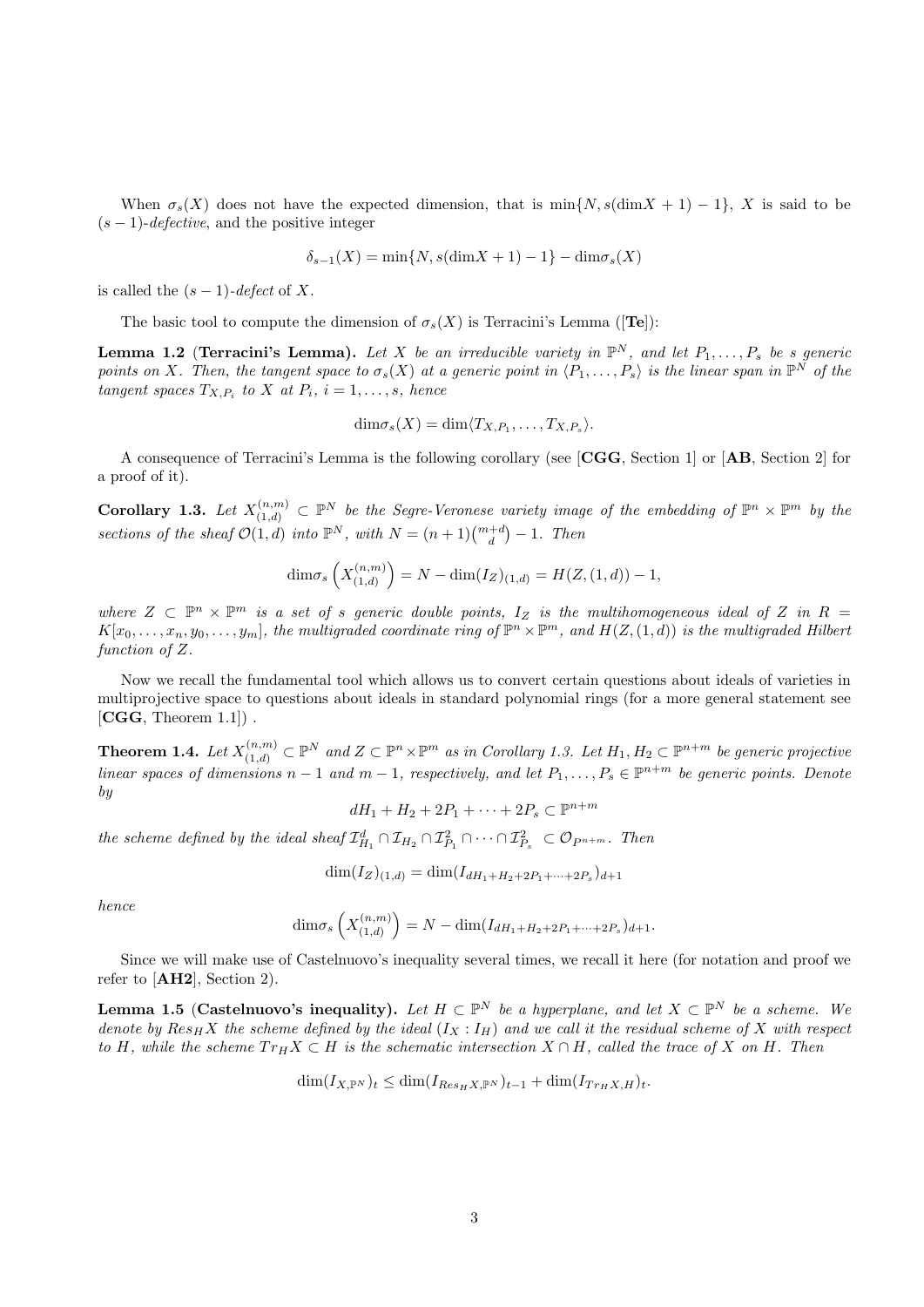## 2 Segre-Veronese embeddings of  $\mathbb{P}^n \times \mathbb{P}^m$

Now that we have introduced all the necessary tools that we need for the main theorem of this paper we can state and prove it.

**Theorem 2.1.** Let  $d \geq 3$ ,  $n, m \geq 1$  and let  $s = (n+1)q$  be an integer multiple of  $n+1$ . Let  $P_1, \ldots, P_s \in \mathbb{P}^{n+m}$ be generic points and  $H_1 \simeq \mathbb{P}^{n-1}$ ,  $H_2 \simeq \mathbb{P}^{m-1}$  be generic linear spaces in  $\mathbb{P}^{n+m}$ . Let  $W_1, \ldots, W_t \subset \mathbb{P}^{n+m}$  be t generic linear spaces of dimension n containing  $H_1$ . Now consider the scheme

$$
\mathbb{X} := dH_1 + H_2 + 2P_1 + \dots + 2P_s + W_1 + \dots + W_t \tag{1}
$$

Then for any  $q, t \in \mathbb{N}$  the dimension of the degree  $d+1$  piece of the ideal  $I_{\mathbb{X}}$  is the expected one, that is

$$
\dim(I_{\mathbb{X}})_{d+1} = \max \left\{ (n+1) {m+d \choose d} - s(n+m+1) - t(n+1) \; ; 0 \right\}.
$$

*Proof.* We will prove the theorem by induction on n.

A hypersurface defined by a form of  $(I_{dH_1})_{d+1}$  cuts on  $W_i \simeq \mathbb{P}^n$  a hypersurface which has  $H_1$  as a fixed component of multiplicity d. It follows that

$$
\dim(I_{dH_1,W_i})_{d+1} = \dim(I_{\emptyset,W_i})_1 = n+1.
$$

Hence the expected number of conditions that a linear space  $W_i$  imposes to the forms of  $(I_{\mathbb{X}})_{d+1}$  is at most  $n+1$ . Moreover a double point imposes at most  $n + m + 1$  conditions. So, since by Theorem 1.4 with  $Z = \emptyset$  we get

$$
\dim(I_{dH_1+H_2})_{d+1} = \dim R_{(1,d)} = (n+1) \binom{m+d}{d},
$$

(where  $R = K[x_0, ..., x_n, y_0, ..., y_m]$ ), then we have

$$
\dim(I_{\mathbb{X}})_{d+1} \ge (n+1) \binom{m+d}{d} - s(n+m+1) - t(n+1). \tag{2}
$$

Now let  $H \subset \mathbb{P}^{n+m}$  be a generic hyperplane containing  $H_2$  and let  $\widetilde{X}$  be the scheme obtained from X by specializing the *nq* points  $P_1, \ldots, P_{nq}$  on  $H$ ,  $(P_{nq+1}, \ldots, P_s$  remain generic points, not lying on  $H$ ).

Since by the semicontinuity of the Hilbert Function  $\dim(I_{\tilde{\chi}})_{d+1} \geq \dim(I_{\tilde{\chi}})_{d+1}$ , by (2) we have

$$
\dim(I_{\tilde{X}})_{d+1} \ge (n+1) \binom{m+d}{d} - s(n+m+1) - t(n+1). \tag{3}
$$

Let  $V_i = \langle H_1, P_i \rangle \simeq \mathbb{P}^n$ . Since the linear spaces  $V_i$  are in the base locus of the hypersurfaces defined by the forms of  $(I_{\widetilde{\mathbf{x}}})_{d+1}$ , we have

$$
(I_{\widetilde{X}})_{d+1} = (I_{\widetilde{X} + V_1 + \dots + V_s})_{d+1}.
$$
\n(4)

Consider the residual scheme of  $(\widetilde{X}+V_1+\cdots+V_s)$  with respect to H:

$$
Res_H(\widetilde{X} + V_1 + \dots + V_s) = dH_1 + W_1 + \dots + W_t + P_1 + \dots + P_{nq} + 2P_{nq+1} + \dots + 2P_s + V_1 + \dots + V_s
$$
  
=  $dH_1 + W_1 + \dots + W_t + 2P_{nq+1} + \dots + 2P_s + V_1 + \dots + V_s \subset \mathbb{P}^{n+m}$ .

Any form of degree d in  $I_{Res_H(\widetilde{\mathbb{X}}+V_1+\cdots+V_s)}$  represents a cone whose vertex contains  $H_1$ . Hence if  $\mathbb{Y} \subset \mathbb{P}^m$  is the scheme obtained by projecting  $Res_H(\widetilde{X}+V_1+\cdots+V_s)$  from  $H_1$  in a  $\mathbb{P}^m$ , we have:

$$
\dim(I_{Res_H(\widetilde{X}+V_1+\cdots+V_s)})_d = \dim(I_{\mathbb{Y}})_d. \tag{5}
$$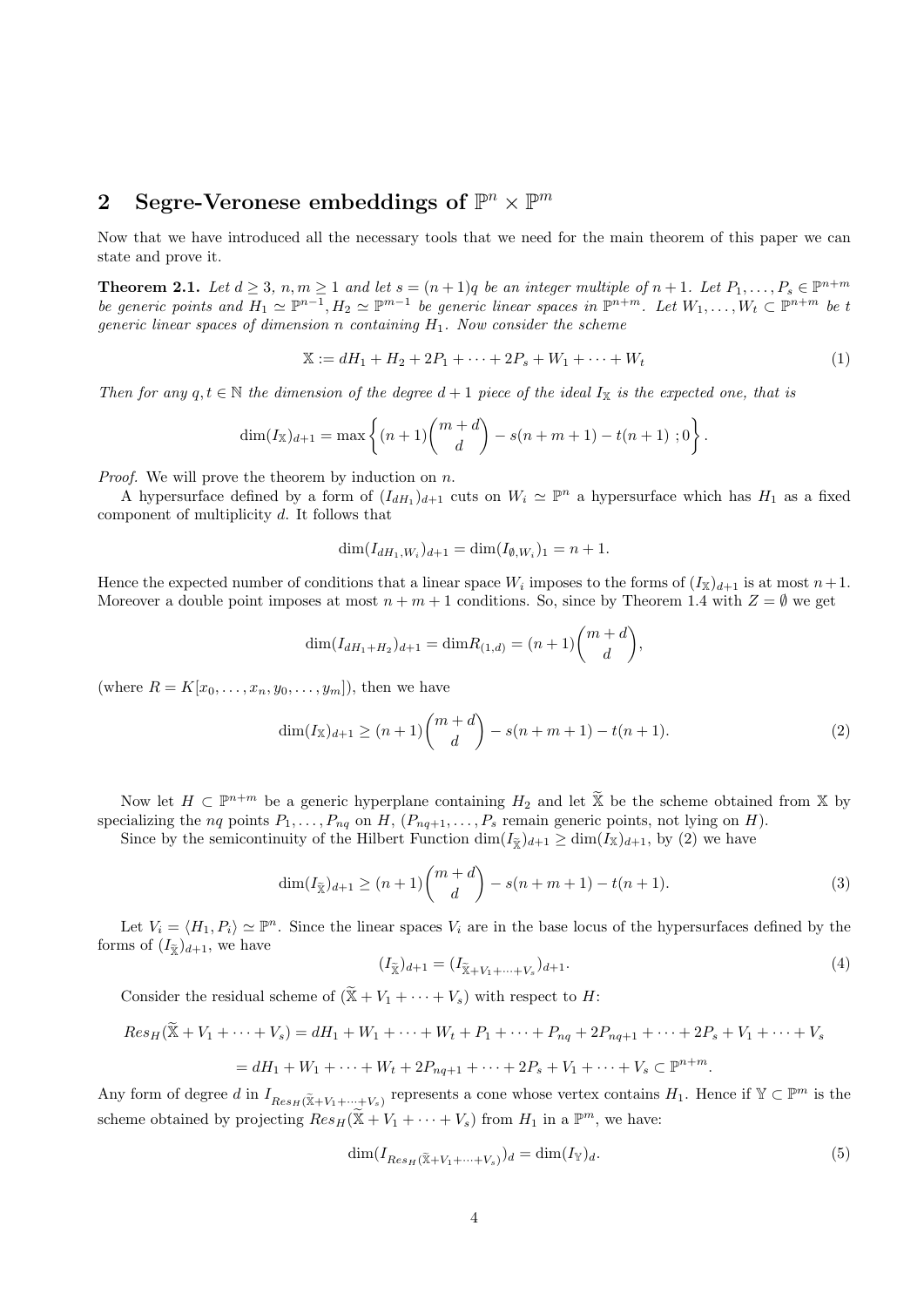Since the image by this projection of each  $W_i$  is a point, and for  $1 \leq i \leq nq$  the image of  $P_i + V_i$  is a simple point, and for  $nq + 1 \le i \le s$  the image of  $2P_i + V_i$  is a double point, we have that Y is a scheme consisting of  $t + nq$  generic points and q generic double points.

Now by the Alexander-Hirschowitz Theorem (see [AH]), since  $d > 2$  and  $t + nq > 1$  we have that the dimension of the degree d part of the ideal of q double points plus  $t + nq$  simple points is always as expected. So we get

$$
\dim(I_{\mathbb{Y}})_{d} = \max\left\{ \binom{m+d}{d} - q(m+1) - t - nq \; ; \; 0 \right\}.
$$
 (6)

Now let  $n = 1$ . In this case we have:  $s = 2q$ ,

$$
\dim(I_{Res_H(\tilde{\mathbb{X}}+V_1+\cdots+V_s)})_d = \dim(I_{\mathbb{Y}})_d = \max\left\{ \binom{m+d}{d} - q(m+1) - t - q \; ; \; 0 \right\},\tag{7}
$$

moreover  $H_1$  is a point,  $H_1 \cap H$  is the empty set, the  $W_i$  and the  $V_i$  are lines, and  $V_i$  is the line  $H_1P_i$ .

Set  $W_i' = W_i \cap H$ ,  $V_i' = V_i \cap H$ . Note that for  $1 \leq i \leq q$  we have  $V_i' = P_i$ . The trace on  $H$  of  $\widetilde{X} + V_1 + \cdots + V_s$ is:

$$
Tr_H(\widetilde{X} + V_1 + \dots + V_s) = H_2 + 2P_1 + \dots + 2P_q + W'_1 + \dots + W'_t + V'_1 + \dots + V'_{2q} =
$$
  
= H\_2 + 2P\_1 + \dots + 2P\_q + W'\_1 + \dots + W'\_t + V'\_{q+1} + \dots + V'\_{2q} \subset H \simeq \mathbb{P}^m.

So  $Tr_H(\widetilde{X}+V_1+\cdots+V_s) \subset H$  is a scheme in  $\mathbb{P}^m$  union of  $H_2 \simeq \mathbb{P}^{m-1}$ , plus q generic double points and  $t+q$ generic simple points. As above, by [**AH**], since  $d > 2$  and  $t + q \ge 1$  we get

$$
\dim(I_{Tr_H(\widetilde{\mathbb{X}}+V_1+\cdots+V_s)})_{d+1} = \dim(I_{2P_1+\cdots+2P_q+W'_1+\cdots+W'_t+V'_{q+1}+\cdots+V'_{2q}})_{d}
$$
\n
$$
= \max\left\{ \binom{m+d}{d} - q(m+1) - t - q \; ; \; 0 \right\}.
$$
\n(8)

By Castelnuovo's inequality (see Lemma 1.5), by (7) and (8) we get

$$
\dim(I_{\tilde{X}+V_1+\dots+V_s})_{d+1} \le \max\left\{2\binom{m+d}{d} - 2q(m+1) - 2t - 2q \; ; \; 0\right\},\tag{9}
$$

so by  $(3)$ ,  $(4)$  and  $(9)$  we have

$$
\dim(I_{\widetilde{\mathbb{X}}})_{d+1} = \max \left\{ 2\binom{m+d}{d} - 2q(m+2) - 2t \; ; \; 0 \right\}.
$$

From here, by (2) and by the semicontinuity of the Hilbert Function we get

$$
\dim(I_{\mathbb{X}})_{d+1} = \max\left\{2\binom{m+d}{d} - 2q(m+2) - 2t \; ; \; 0\right\}
$$

and the result is proved for  $n = 1$ .

Let  $n > 1$ .

Set:  $H'_1 = H_1 \cap H$ ;  $W'_i = W_i \cap H$ ;  $V'_i = V_i \cap H$ . With this notation the trace of  $\widetilde{X} + V_1 + \cdots + V_s$  on H is:  $Tr_H(\widetilde{X}+V_1+\cdots+V_s)=dH'_1+H_2+2P_1+\cdots+2P_{nq}+W'_1+\cdots+W'_t+V'_1+\cdots+V'_s\subset H\simeq\mathbb{P}^{n+m-1}.$ 

Anaugously as above, observe that the linear spaces  $V_i' = \langle H_1', P_i \rangle \simeq \mathbb{P}^n$  are in the base locus for the hypersurfaces defined by the forms of  $(I_{dH'_1+2P_i})_{d+1}$ , hence the parts of degree  $d+1$  of the ideals of  $Tr_H(\tilde{\mathbb{X}} + \tilde{\mathbb{X}})$  $V_1 + \cdots + V_s$  and of  $Tr_H(\widetilde{X} + V_{nq+1} + \cdots + V_s)$  are equal. So we have

$$
(I_{Tr_H(\widetilde{\mathbb{X}}+V_1+\cdots+V_s)})_{d+1} = (I_{Tr_H(\widetilde{\mathbb{X}}+V_{nq+1}+\cdots+V_s)})_{d+1} = (I_{\mathbb{T}})_{d+1},
$$

where

$$
\mathbb{T} = dH'_1 + H_2 + 2P_1 + \dots + 2P_{nq} + W'_1 + \dots + W'_t + V'_{nq+1} + \dots + V'_s \subset \mathbb{P}^{n+m-1},
$$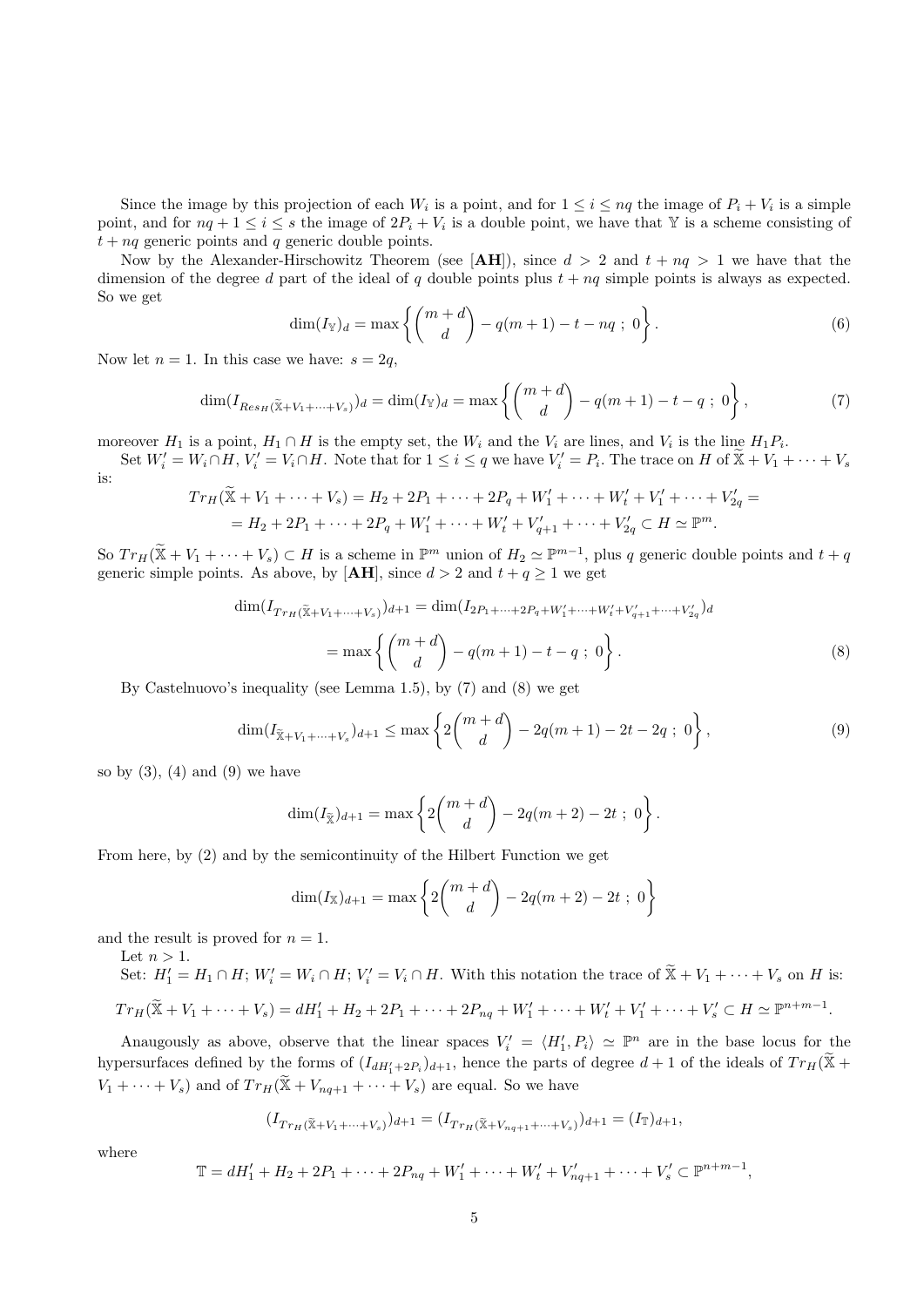that is,  $\mathbb T$  is union of the *d*-uple linear space  $H'_1 \simeq \mathbb P^{n-2}$ , the linear space  $H_2 \simeq \mathbb P^{m-1}$ ,  $t + q$  generic linear spaces through  $H'_1$ , and  $nq$  double points. Hence by the inductive hypothesis we have

$$
\dim(I_{\mathbb{T}})_{d+1} = \max \left\{ n \binom{m+d}{d} - nq(n+m) - (t+q)n \; ; 0 \right\}.
$$
 (10)

By  $(4)$ , by Lemma 1.5, by  $(5)$ ,  $(6)$  and  $(10)$  we get

$$
\dim(I_{\tilde{X}})_{d+1} \leq \max \left\{ \binom{m+d}{d} - q(m+1) - t - nq \; ; \; 0 \right\} + \max \left\{ n \binom{m+d}{d} - nq(n+m) - (t+q)n \; ; 0 \right\}
$$
\n
$$
= \max \left\{ \binom{m+d}{d} - q(m+1) - t - nq \; ; \; 0 \right\} + \max \left\{ n \left( \binom{m+d}{d} - q(m+1) - t - nq \right) \; ; 0 \right\}
$$
\n
$$
= \max \left\{ (n+1) \left( \binom{m+d}{d} - q(m+1) - t - nq \right) \; ; 0 \right\}
$$
\n
$$
= \max \left\{ (n+1) \binom{m+d}{d} - s(n+m+1) - t(n+1) \; ; 0 \right\}.
$$

Now the conclusion follows from (2) and the semicontinuity of the Hilbert Function and this ends the proof.  $\Box$ Corollary 2.2. Let  $d \geq 3$ ,  $n, m \geq 1$  and let

$$
s_1 := \max \left\{ s \in \mathbb{N} \mid s \text{ is a multiple of } (n+1) \text{ and } s \le \left\lfloor \frac{(n+1)\binom{m+d}{d}}{m+n+1} \right\rfloor \right\}
$$

$$
s_2 := \min \left\{ s \in \mathbb{N} \mid s \text{ is a multiple of } (n+1) \text{ and } s \ge \left\lceil \frac{(n+1)\binom{m+d}{d}}{m+n+1} \right\rceil \right\}.
$$

Let  $P_1,\ldots,P_s\in\mathbb{P}^{n+m}$  be generic points and  $H_1\simeq\mathbb{P}^{n-1},H_2\simeq\mathbb{P}^{m-1}$  be generic linear spaces in  $\mathbb{P}^{n+m}$ . Consider the scheme

$$
\mathbb{X} := dH_1 + H_2 + 2P_1 + \dots + 2P_s.
$$

Then for any  $s \leq s_1$  and any  $s \geq s_2$  the dimension of  $(I_{\mathbb{X}})_{d+1}$  is the expected one, that is

$$
\dim(I_{\mathbb{X}})_{d+1} = \begin{cases} (n+1)\binom{m+d}{d} - s(n+m+1) & \text{for } s \le s_1 \\ 0 & \text{for } s \ge s_2 \end{cases}
$$

*Proof.* By applying Theorem 2.1, with  $t = 0$ , to the scheme  $X = dH_1 + H_2 + 2P_1 + \cdots + 2P_s$ , we get that the dimension of  $I(\mathbb{X})_{d+1}$  is the expected one for  $s = (n+1)q$  and for any  $q \in \mathbb{N}$ . Hence if  $s_1$  is the biggest integer multiple of  $n+1$  such that  $\dim(I_{\mathbb{X}})_{d+1}\neq 0$  we get that for that value of s the Hilbert function  $H(I_{\mathbb{X}}, d+1)$  has the expected value. Now if for such  $s_1$  we have that  $(I_{\mathbb{X}})_{d+1}$  has the expected dimension than it has the expected dimension also for every  $s \leq s_1$ .

Now, if  $s_2$  is the smallest integer multiple of  $n+1$  such that  $\dim(I_{\mathbb{X}})_{d+1} = 0$  then obviously such a dimension will be zero for all  $s \geq s_2$ .  $\Box$ 

**Theorem 2.3.** Let  $d \geq 3$ ,  $n, m \geq 1$ ,  $N = (n+1) {m+d \choose d} - 1$  and let  $s_1, s_2$  be as in Corollary 2.2.

Then the variety  $\sigma_s\left(X_{(1,d)}^{(n,m)}\right)$  $\binom{(n,m)}{(1,d)}$   $\subset \mathbb{P}^N$  has the expected dimension for any  $s \leq s_1$  and any  $s \geq s_2$ , that is

$$
\dim \sigma_s\left(X_{(1,d)}^{(n,m)}\right) = \begin{cases} s(n+m+1) - 1 & \text{for } s \le s_1 \\ N & \text{for } s \ge s_2 \end{cases}.
$$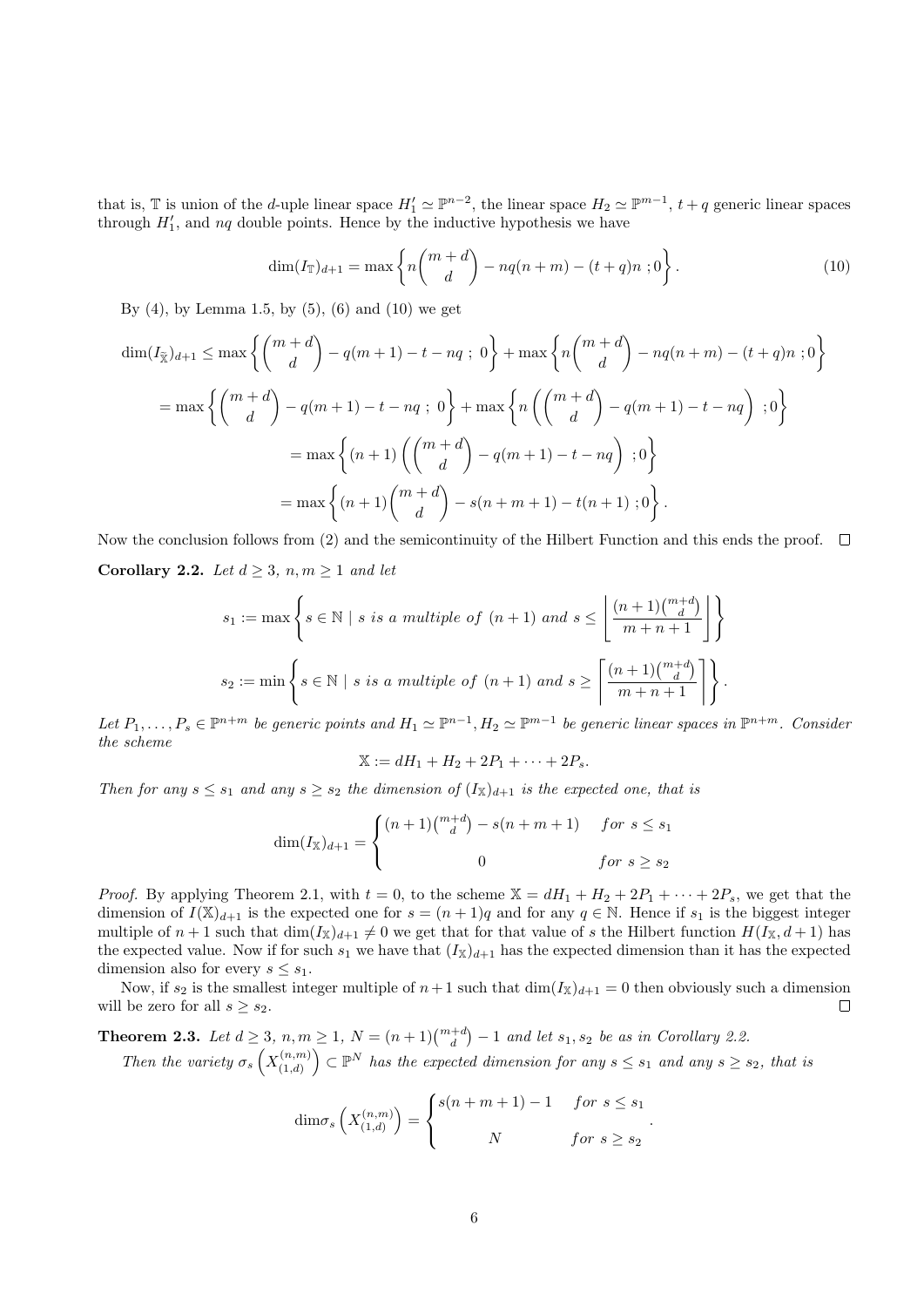*Proof.* Let  $H_1, H_2 \subset \mathbb{P}^{m+n}$  be projective subspaces of dimensions  $n-1$  and  $m-1$  respectively and let  $P_1, \ldots, P_s \in$  $\mathbb{P}^{n+m}$  be s generic points of  $\mathbb{P}^{n+m}$ . Define  $\mathbb{X} \subset \mathbb{P}^{m+n}$  to be the scheme  $\mathbb{X} := dH_1 + H_2 + 2P_1 + \cdots + 2P_s$ . Theorem 1.1 in [CGG] shows that  $\dim \sigma_s\left(X_{(1,d)}^{(n,m)}\right)$  $\binom{(n,m)}{(1,d)}$  is the expected one if and only if  $\dim(I_{\mathbb{X}})_{d+1}$  is the expected one. Therefore the conclusion immediately follows from Theorem 1.4 and Corollary 2.2.

**Remark 2.4.** If  $\binom{m+d}{d}$  is multiple of  $(m+n+1)$ , say  $\binom{m+d}{d} = h(m+n+1)$ , we get

$$
\left\lfloor \frac{(n+1)\binom{m+d}{d}}{m+n+1} \right\rfloor = \left\lceil \frac{(n+1)\binom{m+d}{d}}{m+n+1} \right\rceil = h(n+1)
$$

so  $s_1 = s_2$ . Hence in this case the variety  $\sigma_s\left(X_{(1,d)}^{(n,m)}\right)$  $\binom{(n,m)}{(1,d)}$  has the expected dimension for any s.

If  $\binom{m+d}{d}$  is not multiple of  $(m+n+1)$ , it is easy to show that  $s_2 - s_1 = n$ . Thus there are at most n values of s for which the  $s^{th}$  higher secant varieties of  $X_{(1,d)}^{(n,m)}$  $\binom{(n,m)}{(1,d)}$  can be defective.

Remark 2.5. Theorem 2.3 has a straightforward interpretation in terms of Grassmann defectivity. More precisely, we see that the d-uple Veronese embedding of  $\mathbb{P}^m$  is not  $(n, s-1)$ -Grassmann defective when  $s \leq s_1$ or  $s \geq s_2$ .

### References

- [Ab] S. Abrescia, About the Defectivity of Certain SegreVeronese Varieties, Canadian Journal of Mathematics, 60, 5, (2008).
- [AB] H. Abo, M. C. Brambilla, Secant varieties of Segre-Veronese varieties  $\mathbb{P}^m \times \mathbb{P}^n$  embedded by  $\mathcal{O}(1,2)$ , Experimental Mathematics, 18, 3, (2009), 369–384.
- [ACCF] L. Albera, P. Chevalier, P. Comon, A. Ferreol, On the virtual array concept for higher order array processing, IEEE Trans. Sig. Proc., 53, 4, (2005), 1254–1271.
- [AH] J. Alexander, A. Hirschowitz, *Polynomial interpolation in several variables*, J. Alg. Geom. 4 (1995), 201–222.
- [AH2] J. Alexander, A. Hirschowitz, An asymptotic vanishing theorem for generic unions of multiple points, Inv. Math. 140 (2000), 303–325.
- [BCS] P. Bürgisser, M. Clausen, M.A. Shokrollahi, Algebraic Complexity Theory, 315, Grund. der Math. Wiss., Springer, Berlin, (1997).
- [BD] K. Baur and J. Draisma, Secant dimensions of low-dimensional homogeneous varieties, Preprint arXiv:math.RT/:0707.1605, (2007).
- [BO] M.C. Brambilla, G. Ottaviani, On the Alexander-Hirschowitz theorem, J. Pure Appl. Algebra 212, 5, (2008), 1229–1251.
- [CaCh] E. Carlini, J. V. Chipalkatti, On Waring's problem for several algebraic forms, Comment. Math. Helv. 78, 3, (2003), pp. 494–517.
- [ChCi] L.Chiantini, C.Ciliberto, The Grassmannians of secant varieties of curves are not defective, Indag. Math. 13, (2002), 23–28.
- [CGG] M.V. Catalisano, A. V. Geramita, A. Gimigliano, Higher secant varieties of Segre-Veronese varieties, Projective varieties with unexpected properties, 81–107 Walter de Gruyter GmbH & Co. KG, Berlin,  $(2005).$
- [Ch] P. Chevalier, Optimal separation of independent narrow-band sources concept and performance, Signal Processing, Elsevier, 73, 1, 27–48, (1999). Special issue on blind separation and deconvolution.